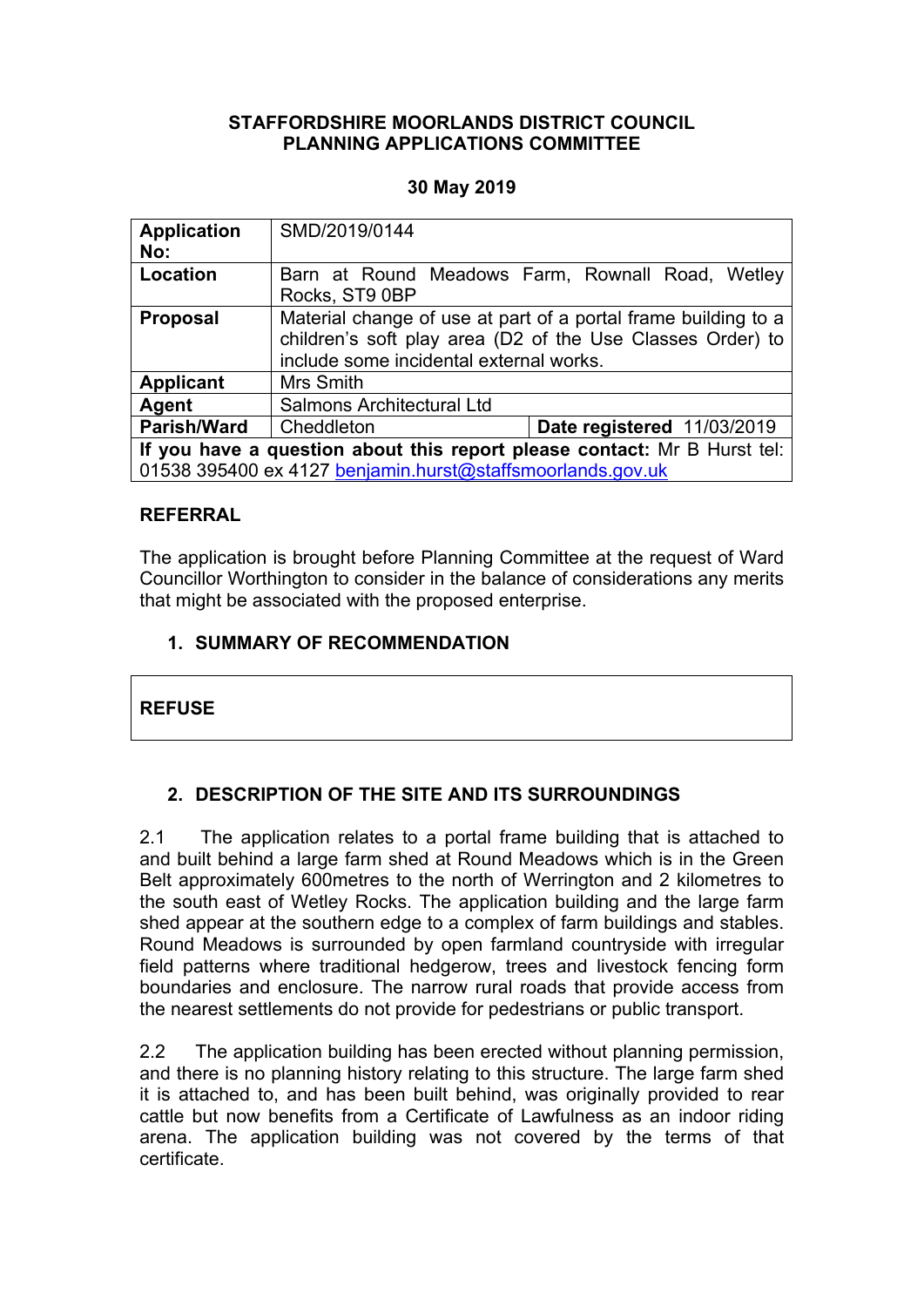2.3 From Rownall Road the application building is largely hidden behind the indoor riding arena and an area of tree planting on the exposed southern side and other farm buildings on the northern side, it would otherwise read as being part of that larger farm shed providing the riding arena. The shed is higher than road level and on approach from the south, the side of the large farm shed and its wide front gable is exposed and visible from some distance, the driveway and hard surface to the front are similarly exposed. On approach from the north the buildings are screened by roadside hedgerow, dwellings and farm buildings and they are not apparent until there is immediate proximity.

## **3. DESCRIPTION OF THE PROPOSAL**

3.1 The proposal is to use the application building as a 'farm themed' children's indoor soft play area and family entertainment centre for children up to 10 years old. The application is a 'second attempt' that follows a previous proposal for the same development that was refused planning permission earlier this year. The only difference with this application is that the car parking would be provided to the front of the building rather than the rear.

3.2 The 460 square metres of open floor plan lends itself to a flexible layout and cafeteria refreshments would be provided as part of the use. External alterations would include the addition of a reception porch and 22 car parking spaces would be provided on an area of hard surface to the front. The applicant explains that the 'former agricultural building' has become redundant and that the proposal would make good use of that space providing community, health, well being and employment benefits.

3.3 The applicant hopes to employ a minimum of three full time staff and a further 5 or more part time roles. Beyond Wetley Rocks and Werrington, which the applicant does hope to provide for, the business is planned on a 10 mile catchment area. To this end the applicant has applied to Staffordshire County Council for funding and is line for some grant funding from the European Union.

3.4 The application, the details attached to it, including the plans, any comments made by residents and the responses of consultees can be found on the Council's website at:-

[http://publicaccess.staffsmoorlands.gov.uk/portal/servlets/ApplicationSearchS](http://publicaccess.staffsmoorlands.gov.uk/portal/servlets/ApplicationSearchServlet?PKID=127556) [ervlet?PKID=127556](http://publicaccess.staffsmoorlands.gov.uk/portal/servlets/ApplicationSearchServlet?PKID=127556)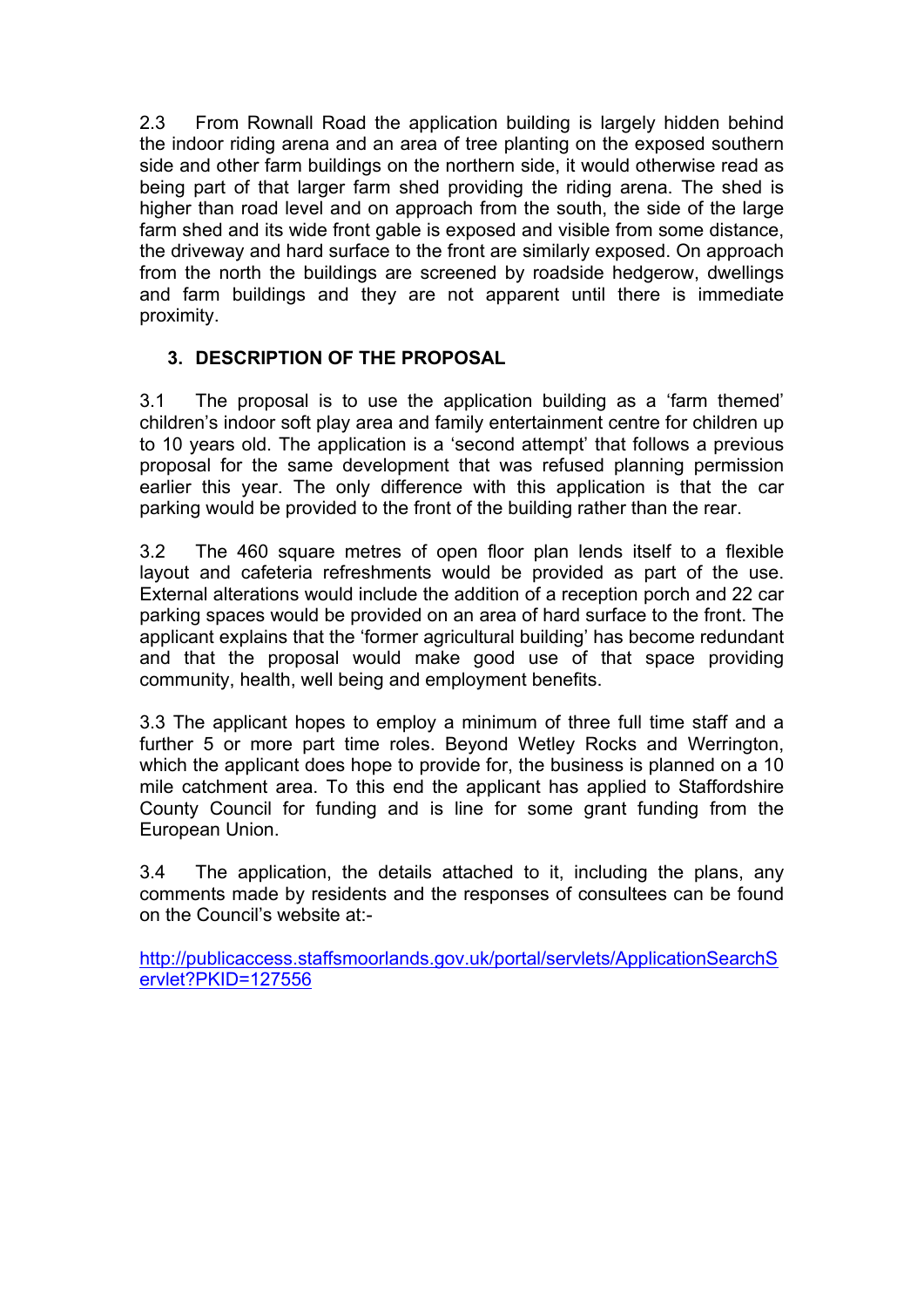## **4. RELEVANT PLANNING HISTORY**

SM13038 Planning permission for the large shed as a beef rearing unit. Approved 7<sup>th</sup> Aug 1984 subject to a condition requiring the building to be removed when it ceased to be used for those purposes.

03/00219/FUL Use of Shed as a Warehouse for temporary 12 month period. Withdrawn.

04/00662/FUL Use of shed to store protein meal for temporary period. Approved October 2004.

08/01227/FUL Use of shed to exercise horses. Withdrawn 3rd Oct 2008.

SMD/2016/0819 Certificate of Lawfulness for use of shed to exercise horses. Approved March 2017.

SMD/2018/0740 Change of Use to Children's Indoor Play Area. Refused 30<sup>th</sup> January 2019.

4.1 The application building has no planning history, it has been erected post 2006 hidden behind the large adjoining shed which was apparently built with planning permission in 1984 as a beef rearing unit. The building has been described as a redundant agricultural building; however, it is not obvious that the building has ever been used for those purposes it appears to have been quite under used with some very light general storage. The building does not benefit from the grant of a Lawful Development Certificate. However, aerial photographs appear to show that the application building has been complete and in situ for more than 4 years and on that basis the Council would be out of time to take action. The Council is not asked to make a legal determination in respect of the building's status, but in light of the available evidence the Council can, for the purposes of this application, proceed on a basis that assumes the building to be lawful.

## **5. PLANNING POLICIES RELEVANT TO THE DECISION**

5.1 The Development Plan comprises:-

- Saved Staffordshire Moorlands Local Plan Proposals Map/Settlement Boundaries (Adopted 1998);
- The Staffordshire Moorlands Core Strategy Development Plan Document (Adopted 26<sup>th</sup> March 2014)

Staffordshire Moorlands Core Strategy Development Plan Document (Adopted March 2014)

5.2 The following Core Strategy policies are relevant to the application:-

S01 Spatial Objectives SS1 Development Principles SS1a Presumption in Favour of Sustainable Development SS6 Rural Village Hierarchy SS6c Other Rural Areas Strategy SO8 Spatial Strategy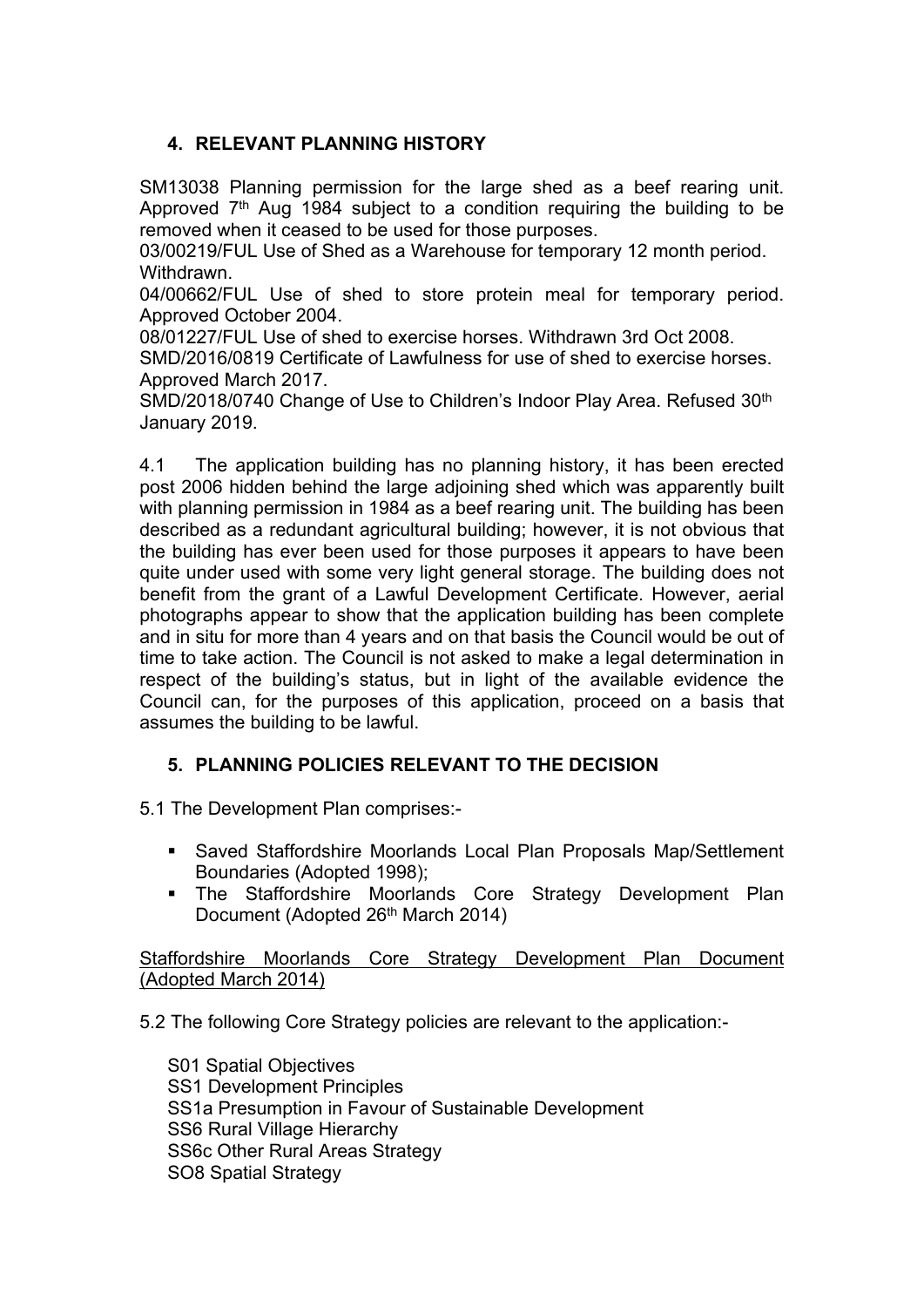DC1 Design Considerations DC3 Character and Appearance of the Landscape T1 Development and Sustainable Transport

### Emerging Staffordshire Moorlands Local Plan

#### Local Plan Process

5.3 The Council agreed to publish the Local Plan Submission Version for representations in February 2018. At this point, the Council agreed that the Local Plan was "sound". Formal representations were then invited from residents, businesses and other stakeholders to provide them with the opportunity to support or challenge the soundness or legal compliance of the Local Plan. This stage in the process followed three previous public consultations since 2015 which had informed the preparation of the Local Plan alongside a comprehensive evidence base.

5.4 In June 2018, the Council subsequently agreed to submit the Local Plan Submission Version to the Secretary of State for examination. An examination in public will now be held this Autumn in order to determine whether the Local Plan is sound and legally compliant. Subject to the findings of the appointed inspector, the Local Plan is expected to be adopted in the Spring of 2019. At his point, it will supersede the adopted Core Strategy and become part of the statutory development plan for the District.

5.5 In this context, the Council's position on the weight to be given to the policies contained in the Local Plan Submission Version in terms of the three criteria set out in Paragraph 48 of the NPPF is as follows:

- The stage of preparation the Local Plan is now at an advanced stage of preparation as the Council has submitted it to the SoS for examination;
- The extent to which there are unresolved objections to relevant policies; this varies depending on the policy in question;
- The degree of consistency of policies with the NPPF given that the Council has submitted a Local Plan that it considers to be sound, all policies are deemed to be consistent with the NPPF.

#### Emerging Policies

5.6 The following policies of the emerging local plan are referred to below because they would introduce changes or differences that are specifically relevant to this application:

- SS10 Other Rural Area Strategy
- DC3 With consideration of Landscape and Settlement Setting the wording clarifies that development to be resisted should lead to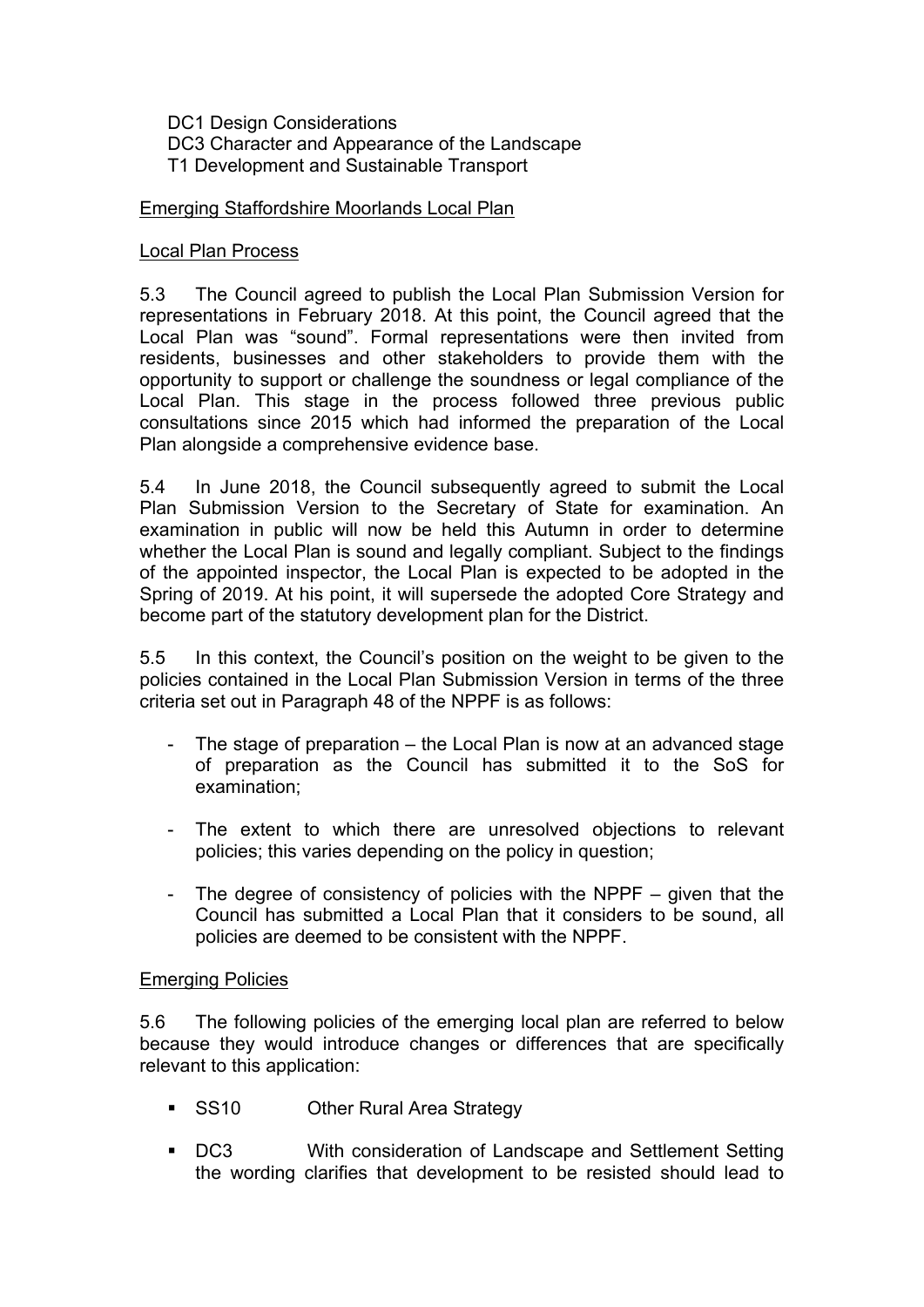prominent intrusion/ significant adverse impact rather than just being 'harmful' or 'detrimental' (Can be attributed significant weight, there has been limited representation)

National Planning Policy Framework (NPPF February 2019)

- 5.7 The following NPPF sections are relevant;
- 2: Achieving sustainable development
- 4: Decision Making
- 6: Building a strong, competitive economy (supporting rural economy)
- 8: Promoting Healthy and Safe Communities
- 12: Achieving well-designed places.
- 13: Protecting Green Belt Land
- 15: Conserving and enhancing the natural environment

## **6. CONSULTATIONS CARRIED OUT**

| Site notice published         | Expiry date for comments: 19/05/2019 |
|-------------------------------|--------------------------------------|
| <b>Press Notice</b>           | N/A                                  |
| <b>Neighbour Notification</b> | Expiry date for comments: 11/04/2019 |

**Public Comments:** 1 Objection received from a nearby resident who is concerned that they are proposing to use an existing parking area which is often already full; there is no pedestrian access to the building; hedgerow planting would not benefit residents; and there would be no longer any buildings available for agricultural livestock.

2 letters of support have been received from nearby residents who think that the facility would be a community asset.

**Cheddleton Parish Council:** Object. Overdevelopment and inappropriate access on greenbelt land.

## **7. OFFICER COMMENT AND PLANNING BALANCE**

### Green Belt and the impact on its openness

7.1 The site is situated in the Green Belt where development plan Core Strategy policies, relating to 'other rural areas' and farm diversification, essentially defer to national policy in the NPPF. In the Green Belt development is inappropriate, and by definition harmful, unless it is provided for by one of the exceptions on the closed list at paragraph 145 and 146 of the NPPF. The development that would be carried out would make use of the existing building and, relevant to that, one of the exceptions at paragraph 146(d) provides for "the re use of buildings that are of permanent and substantial construction where the openness of the Green Belt would be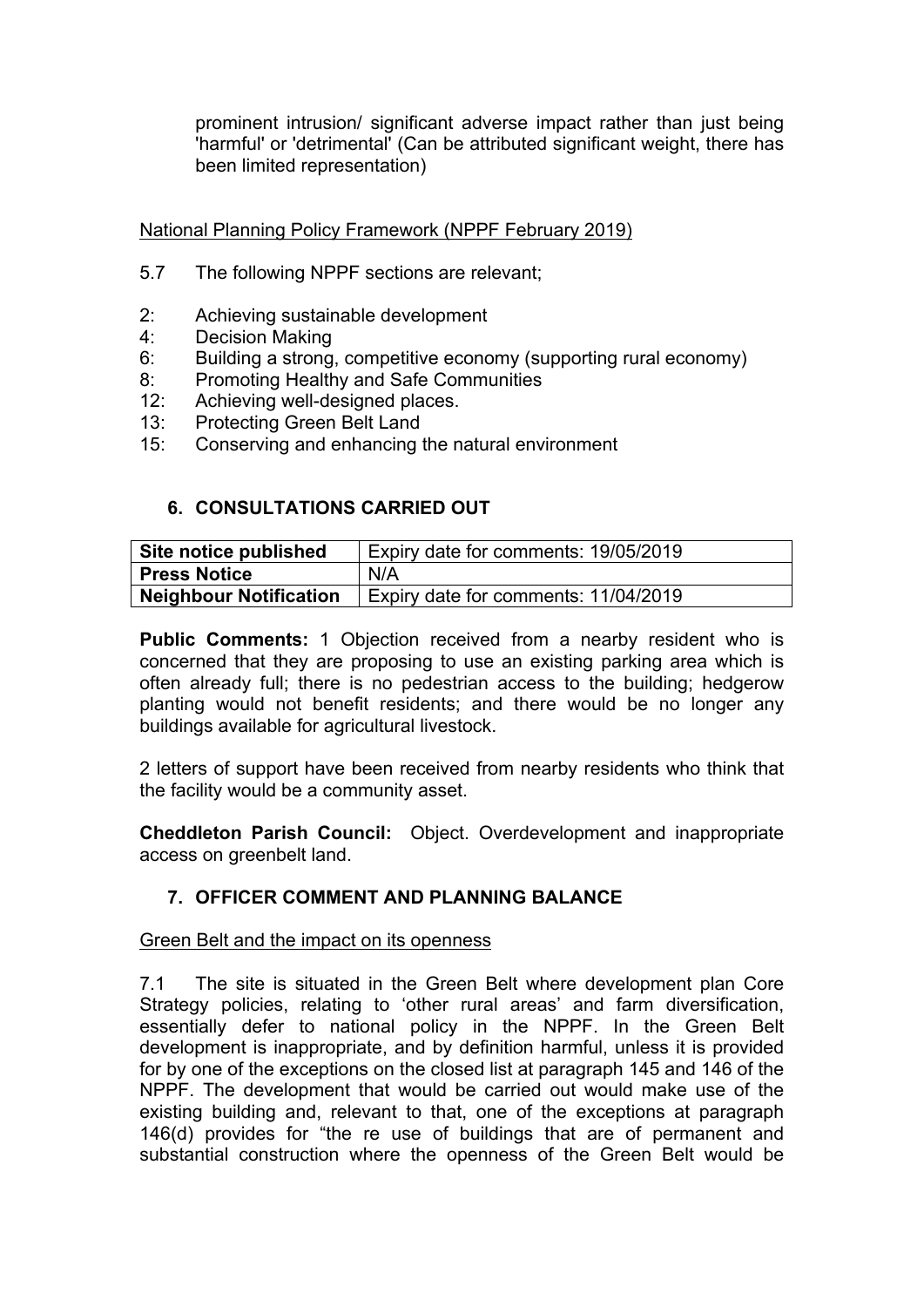preserved and it would not conflict with the purposes of including land within it".

7.2 The fundamental aim of Green Belt policy is to prevent urban sprawl by keeping land permanently open; the essential characteristics of Green Belts are their openness and their permanence. If a use is dependent on customers using their cars to visit in numbers, those cars, while they are parked on land that is otherwise free of structures and buildings, will adversely affect the openness of the Green Belt. In this case, the premises are some distance from the nearest settlements, 600metres from Werrington and 2 km from Wetley Rocks, and the narrow rural roads have no provision for pedestrians. All of the visitors will arrive by cars that will be parked for the duration of their stay. The applicant hopes to attract pre school children during term time and school age pupils in the holidays. If the facility is well used with a turnover of visitors the car park will be full for long periods on most days.

7.3 The application plans show a car park with 22 spaces marked out on the existing hard surface between the front of the existing equestrian building and Rownall Road. For a facility of this type and size, the Council's parking guidance suggest that this would be the least that would be required. There is presumably already some parking associated with the indoor riding arena, and play area parking will presumably be in addition to that. The parking that will be associated with the application will introduce a considerable number of cars on an area of land that is normally and otherwise free from structures and buildings. The associated parking both in its own right and in addition to that which is already connected to the riding arena will, rather than preserve, be harmful to the openness of the Green Belt. The development is not therefore provided for by the exception at paragraph 146 d) of the National Planning Policy Framework (NPPF) and it would be inappropriate harmful development in the Green Belt.

7.4 Any harm to the Green Belt should be given substantial weight and inappropriate development shall only be approved in 'very special circumstances' where there are other considerations which clearly outweigh the harm to the Green Belt, and any other harm resulting from the proposal.

## Impact on the character and appearance of the countryside and any other harm

7.5 In addition to the Green Belt harm identified above, there would indeed be other harm resulting from the proposal because, relative to the road, the carpark would be provided to the front of the farm buildings on exposed land that is raised above road level. Car parks are generally provided and associated with urban environments and can be incongruous within countryside landscapes. In this case the car park will, when it is in use, be quite prominent and visible from Rownall Road obtrusively located to the front of the existing farm buildings and incongruous within the farmland setting, on approach from the south visible from quite some distance. There is a proposal to enclose the car park with a post and rail fence and hedgerow planting might to some small degree help to soften the car park edges. However, the County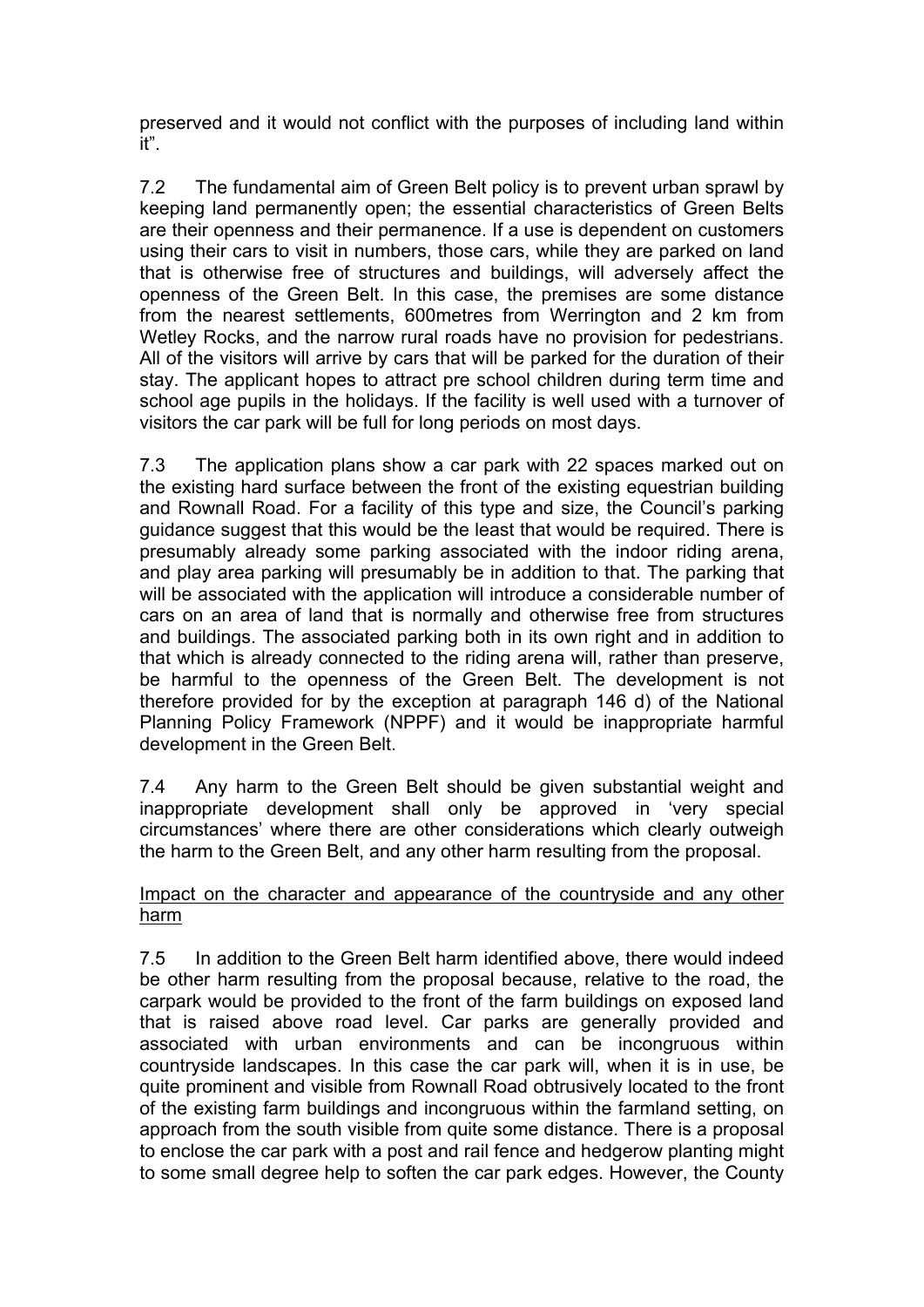Highway Officer notes that actually parking supply would be a little substandard for this size and type of facility and boundaries should be free from enclosure to allow for flexibility and overspill. There would be significant harm to the character and appearance of the countryside area and landscape, contrary to policy DC3 of both the Core Strategy and the emerging Local Plan and paragraph 170 of the NPPF.

7.6 There would also be some environmental harm because outside of, and some distance from, the nearest settlements, there would no opportunity to visit the facility on foot or by public transport, and therefore the development would be entirely dependent upon and generate a substantial number of regular car journeys that could not be naturally or easily combined with visits to other services. As such, the proposed development would be contary to paragraphs 7,8, 10 and 11 of the NPPF and 'first principles' policies SS1 and SS1a and 'other rural areas' strategy SS6c of the Staffordshire Moorlands Core Strategy and emerging policy SS10 of the yet to be adopted Staffordshire Moorlands Local Plan.

### The benefits of the proposal and factors which might weigh in favour of the proposal

7.7 Section 13 of the NPPF says that any harm to the Green Belt must be given substantial weight in the balance of considerations and that the inappropriate development can only be approved where other considerations amount to 'Very Special Circumstances' and clearly outweigh the totality of harm identified above, both to the Green Belt and the character and appearance of the countryside.

7.8 It is acknowledged that the development would provide a facility that could be popular with children and young families providing opportunity for community and social interaction, health and fitness, leisure and recreation. It would also provide some employment opportunity and contribution to the economy. To this end the applicant has applied to Staffordshire County Council and is line for some grant funding from the European Union.

7.9 However, these merits are common to most business ventures, they do not specifically justify a Green Belt or isolated location, and actually this venture as a business and facility would perform more effectively if it were located with closer relationship to existing communities and settlements where visitors might have the opportunity to walk, visit other nearby businesses and facility in the same outing, and do not have to make a special car dependent journey from out lying settlements. The site sits between Werrington in the south and Wetley Rocks in the north-west but is divorced and separate from both, in an area of countryside between the two where it is not relatable or obviously part of any community or settlement grouping.

7.10 Of course the policies of the Development Plan do provide for and encourage development that delivers these community and economic merits in strategically appropriate locations. 'Other Rural Areas' strategy SS6c of the Core Strategy acknowledges that ideally this type of development should be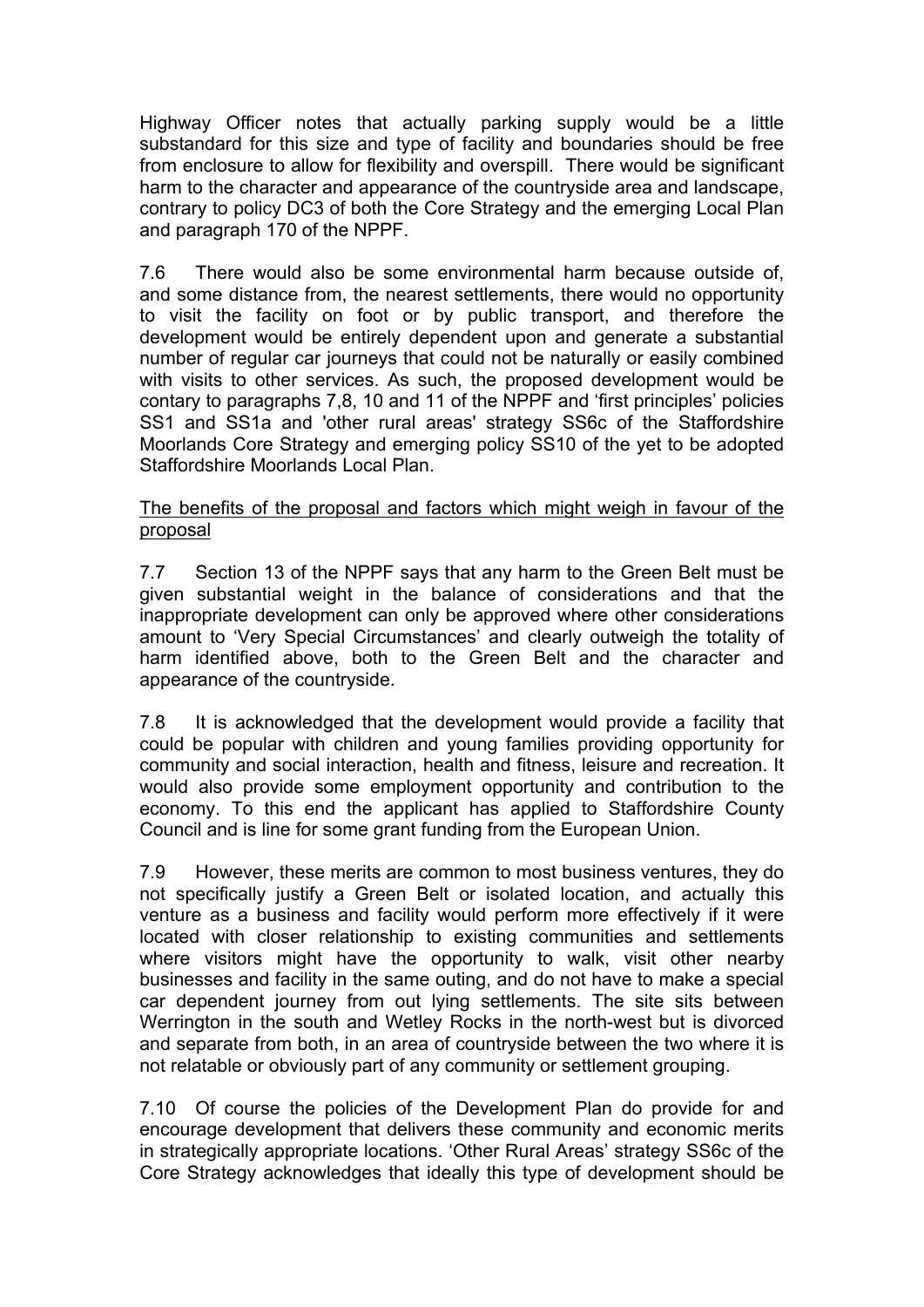provided in settlements within the hierarchy and where that is not possible, the development should be in a sustainable location close to a serviced settlement, limiting uses which generate a substantial number of regular trips in areas that are not well served by public transport. The location of this development would be at odds with SS6c of the Core Strategy.

7.11 Only limited weight can be attributed to those merits therefore, and they are not considerations that clearly outweigh the 'substantial weight' that must be attributed to the Green Belt harm and the additional weight that must be attributed to those other harms identified above.

## **Conclusion and Planning Balance**

7.21 The substantial weight that must be attributed to the Green Belt harm and the additional weight given to the harm that would occur to the character and appearance of the area and the environment would not be outweighed by other considerations.

- **8. RECOMMENDATION - REFUSE**
- **A. It is recommended that planning permission is refused for the following reason(s):-**

**1. The development would be inappropriate and therefore harmful to the Green Belt because the reuse of the building would not preserve the openness of the Green Belt and would instead, introduce, and very much depend on, a large car park on an area of open land that is currently free from buildings and structures to the east and front of the building. This would exacerbate the physical and urbanising presence of existing buildings and development between settlements. The development would not therefore be provided for by the exception at paragraph 146 d) of the National Planning Policy Framework (NPPF).**

**2. In addition to the Green Belt harm there would be harm to the character and appearance of the countryside landscape because the car park, when in use, would have an urban appearance that would be exposed and visible as an area of land that is urban in character because, relative to Rownall Road, the carpark would be provided to the front of the farm buildings on exposed land that is raised above road level, in these respects the development would contravene policy DC3 of both the Staffordshire Moorlands Core Strategy and the emerging Local Plan and paragraph 170 of the NPPF.**

**3. There would also be some environmental harm because outside of, and some distance from, the nearest settlements, there would no opportunity to visit the facility on foot or by public transport, and therefore the development would be dependent upon and generate a substantial number of regular car journeys that could not be naturally combined with visits to other services. As such, the proposed development would be contrary to paragraphs 7,8, 10 and 11 of the**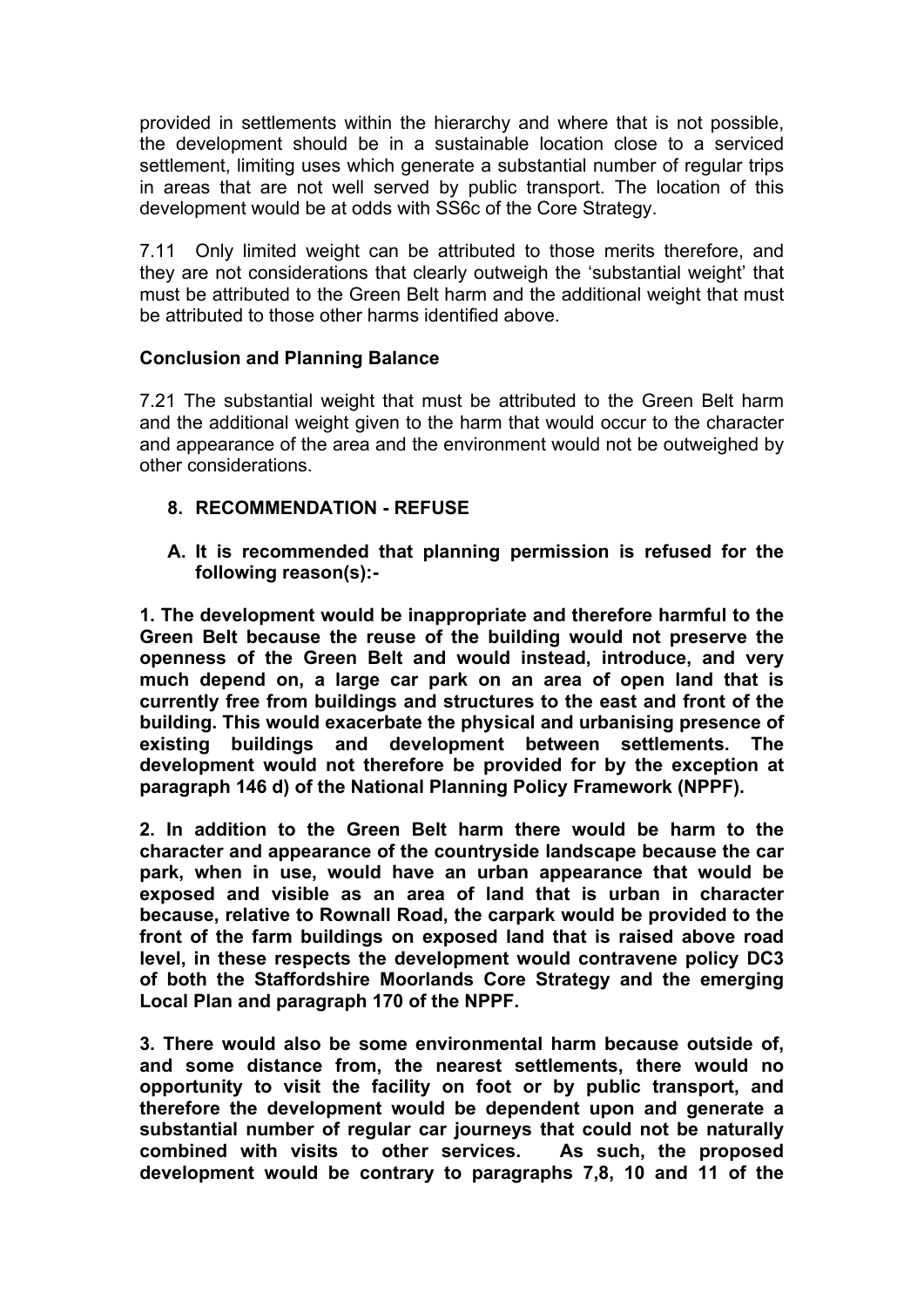**NPPF and 'first principles' policies SS1 and SS1a and 'other rural areas' strategy SS6c of the Staffordshire Moorlands Core Strategy and emerging policy SS10 of the yet to be adopted Staffordshire Moorlands Local Plan.**

**4. The inappropriate development in the Green Belt can not be approved because those merits associated with a modest contribution to local economy and community facility do not amount to 'very special circumstances' and considerations that clearly outweigh the substantial weight given to the harm to the Green Belt, and the additional weight given to the harm that would occur to the character and appearance of the area and to the environment by generated car journeys. As such, the proposed development would be contrary to the NPPF and 'other rural areas' strategy SS6c in the Staffordshire Moorlands Core Strategy and yet to be adopted Policy SS10 of the emerging Staffordshire Moorlands Local Plan.**

**B. In the event of any changes being needed to the wording of the Committee's decision (such as to delete, vary or add conditions/informatives/planning obligations or reasons for approval/refusal), prior to the decision being issued the 'Head of Development Services' has delegated authority to do so in consultation with the Chairman of the Planning Applications Committee, provided that the changes do not exceed the substantive nature of the Committee's decision.**

### **Informatives**

**i) The LPA has worked with the applicant to secure a sustainable form of development. Para 38 pf the NPPF has been adhered to.**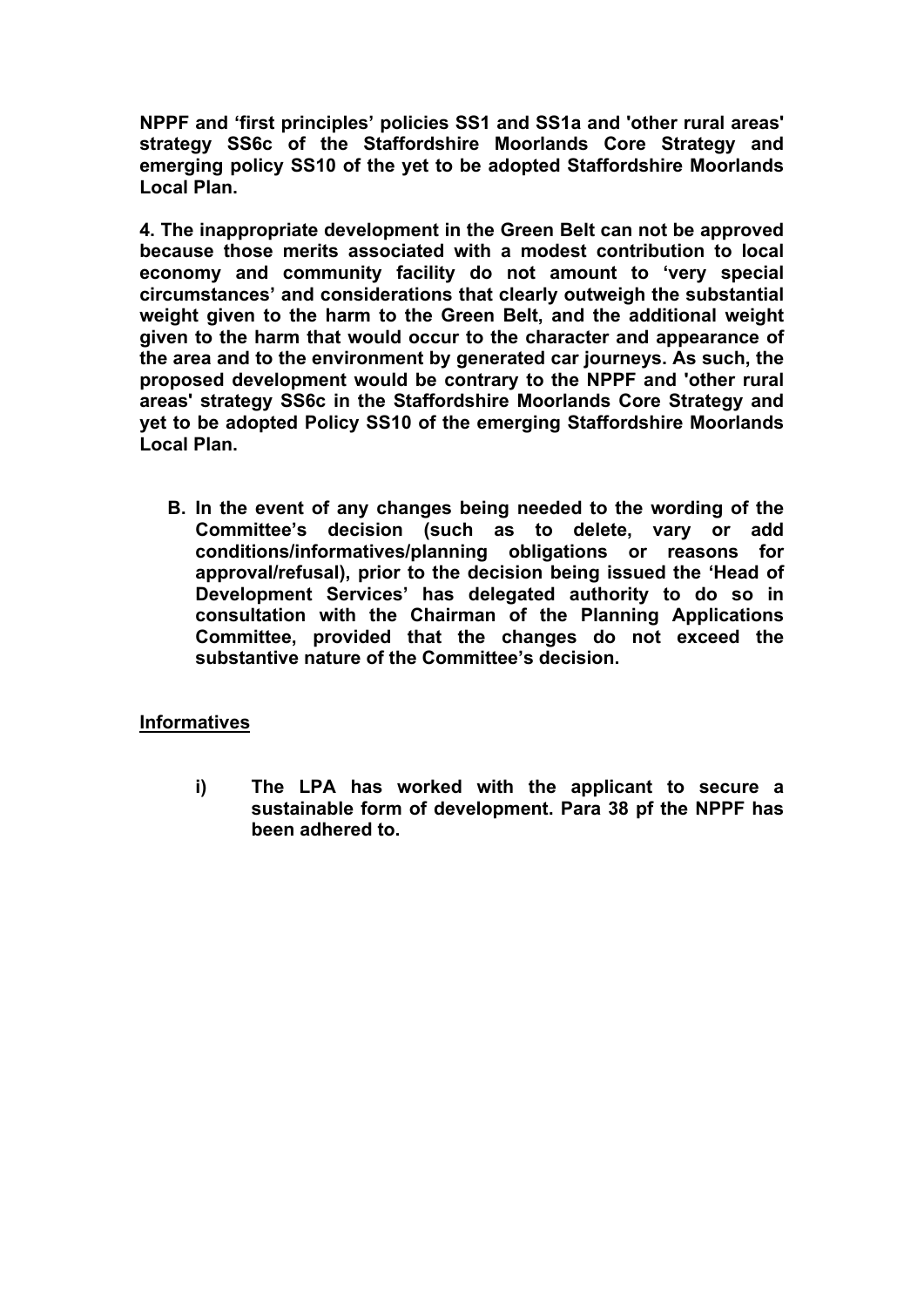